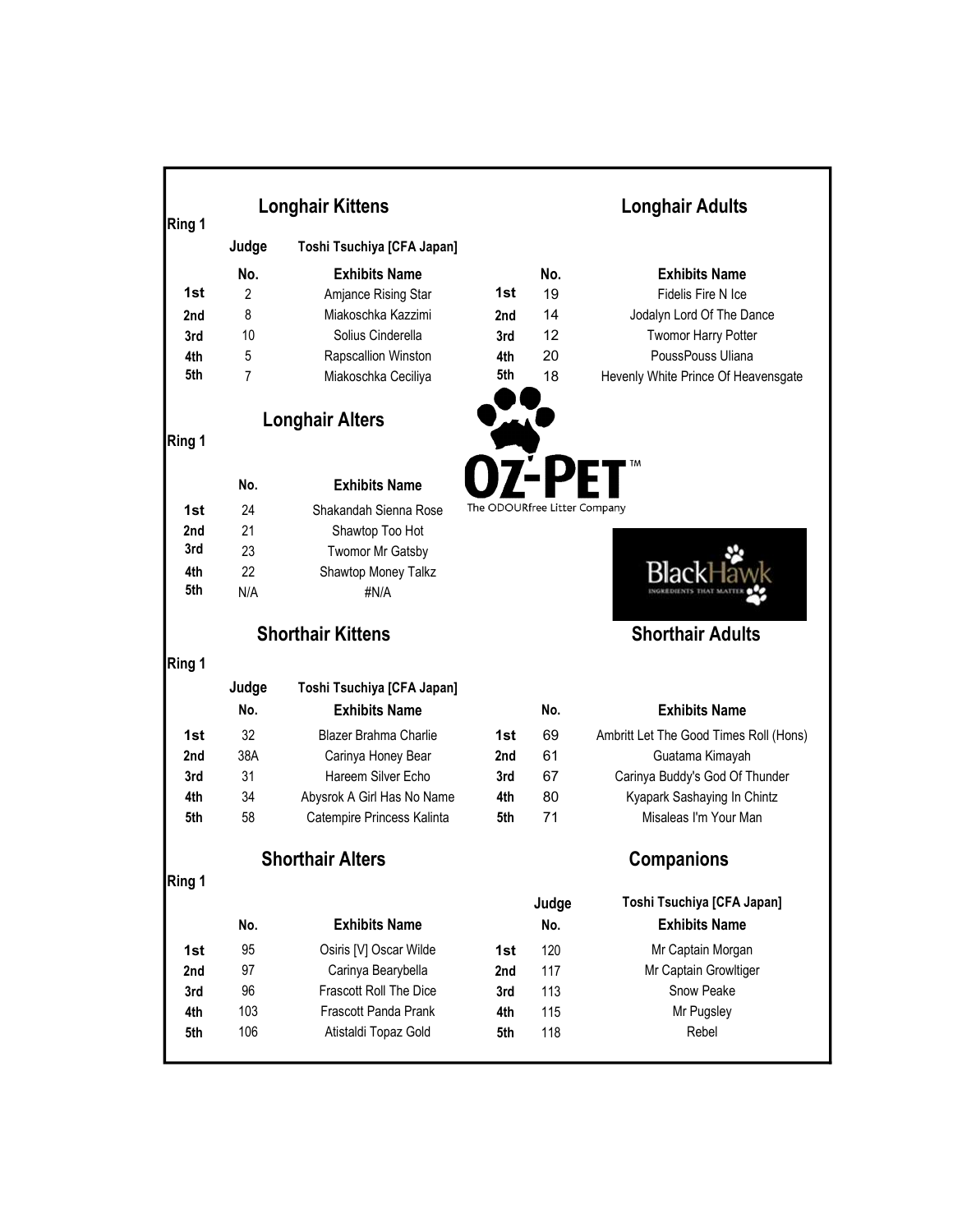### Longhair Kittens

### Judge Maureen Norberry [NSW CFA]

|     | No. | <b>Exhibits Name</b>       |                 | No. | <b>Exhibits Name</b>       |
|-----|-----|----------------------------|-----------------|-----|----------------------------|
| 1st | 8   | Miakoschka Kazzimi         | 1st             | 19  | Fidelis Fire N Ice         |
| 2nd | 4   | Guysndolls Brurning Love   | 2 <sub>nd</sub> | 18  | Hevenly White Prince Of He |
| 3rd | 2   | Amjance Rising Star        | 3rd             | 11  | Karahaven Blue Botti       |
| 4th | 5   | <b>Rapscallion Winston</b> | 4th             | 20  | PoussPouss Ulian           |
| 5th | 3   | Amjance Rose Of Tralee     | 5th             | 14  | Jodalyn Lord Of The D      |

# Longhair Alters

Ring 2

Ring 2

|     | No. | <b>Exhibits Name</b>    |
|-----|-----|-------------------------|
| 1st | 22  | Shawtop Money Talkz     |
| 2nd | 24  | Shakandah Sienna Rose   |
| 3rd | 21  | Shawtop Too Hot         |
| 4th | 23  | <b>Twomor Mr Gatsby</b> |
| 5th | N/A | #N/A                    |

Ring 2

|     | Judge | <b>Maureen Norberry [NSW CFA]</b>      |     |     |                                        |
|-----|-------|----------------------------------------|-----|-----|----------------------------------------|
|     | No.   | <b>Exhibits Name</b>                   |     | No. | <b>Exhibits Name</b>                   |
| 1st | 69    | Ambritt Let The Good Times Roll (Hons) | 1st | 83  | Manis Just Flaunt It                   |
| 2nd | 83    | Manis Just Flaunt It                   | 2nd | 84  | Obanya Silver Humphrey Bogart          |
| 3rd | 70    | Jovelles Material Girl                 | 3rd | 86  | Aussieposhpaws Alora's Prince Charming |
| 4th | 73    | Yahztak Ryota                          | 4th | 91  | Hareem Star Over Siam                  |
| 5th | 88    | Atistaldi Dakota Prince                | 5th | 80  | Kyapark Sashaying In Chintz            |

## Shorthair Alters **Companions**

Ring 2

|     |                             |                 | Judge | Peta Watts [CQI]     |
|-----|-----------------------------|-----------------|-------|----------------------|
| No. | <b>Exhibits Name</b>        |                 | No.   | <b>Exhibits Name</b> |
| 95  | Osiris [V] Oscar Wilde      | 1st             | 113   | Snow Peake           |
| 99  | Yahztak Yukiko - San No Ojo | 2 <sub>nd</sub> | 111   | Master Salem         |
| 93  | Byanda Wait Until Dark      | 3rd             | 115   | Mr Pugsley           |
| 96  | Frascott Roll The Dice      | 4th             | 118   | Rebel                |
| 104 | Ratchasima [Aust] Charoon   | 5th             | 114   | Jarlaxlethedarkelf   |
|     |                             |                 |       |                      |

# Longhair Adults

|     | No. | <b>Exhibits Name</b>            |     | No. | <b>Exhibits Name</b>                |
|-----|-----|---------------------------------|-----|-----|-------------------------------------|
| 1st | 8   | Miakoschka Kazzimi              | 1st | 19  | Fidelis Fire N Ice                  |
| 2nd | 4   | <b>Guysndolls Brurning Love</b> | 2nd | 18  | Hevenly White Prince Of Heavensgate |
| 3rd |     | Amjance Rising Star             | 3rd | 11  | Karahaven Blue Botticelli           |
| 4th | 5   | <b>Rapscallion Winston</b>      | 4th | 20  | PoussPouss Uliana                   |
| 5th | 3   | Amjance Rose Of Tralee          | 5th | 14  | Jodalyn Lord Of The Dance           |



### Shorthair Kittens Shorthair Adults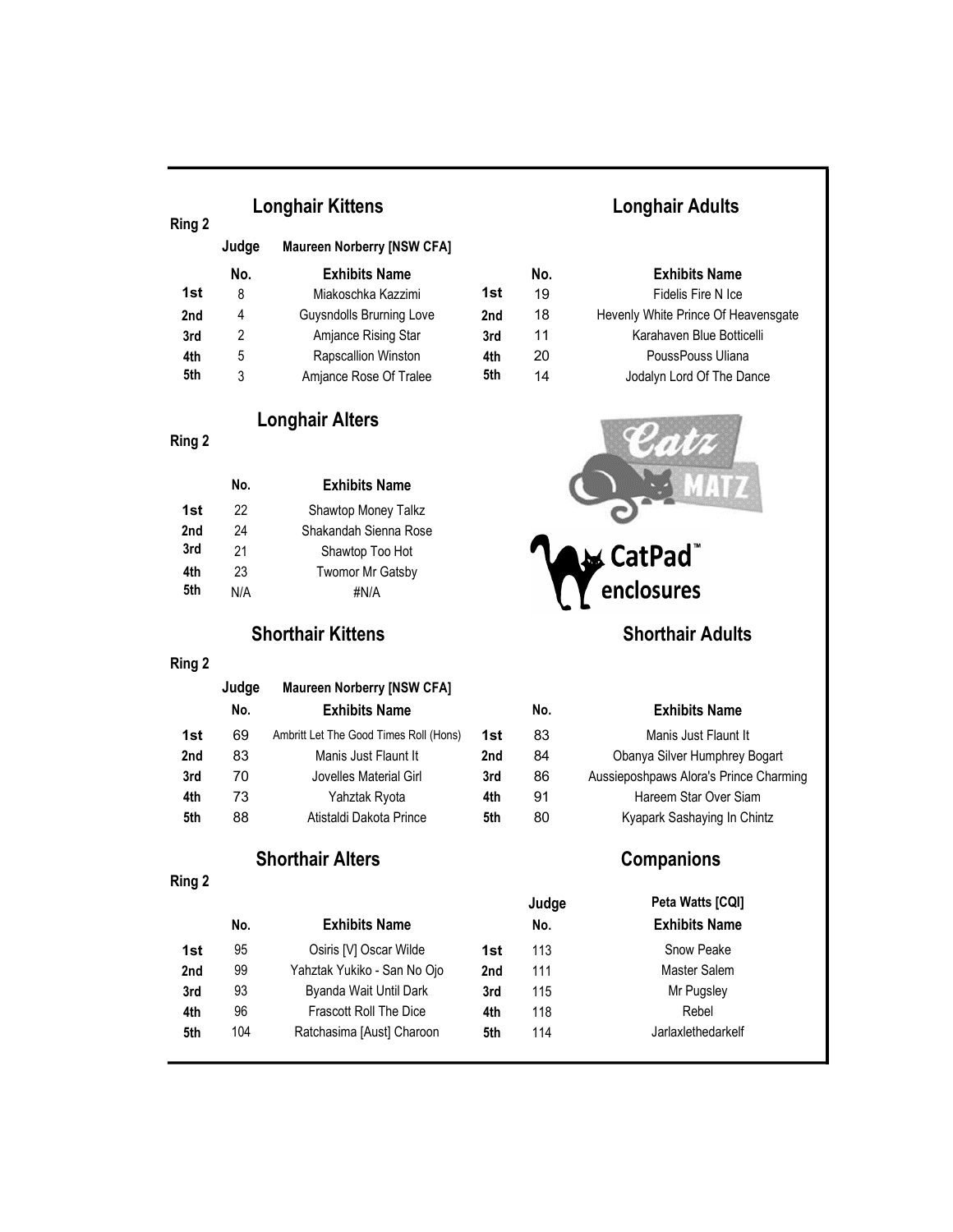|            |                | <b>Longhair Kittens</b>                    |            |              | <b>Longhair Adults</b>                     |
|------------|----------------|--------------------------------------------|------------|--------------|--------------------------------------------|
| Ring 3     |                |                                            |            |              |                                            |
|            | Judge          | lan Honour [CQI]                           |            |              |                                            |
|            | No.            | <b>Exhibits Name</b>                       |            | No.          | <b>Exhibits Name</b>                       |
| 1st        | 8              | Miakoschka Kazzimi                         | 1st        | 11           | Karahaven Blue Botticelli                  |
| 2nd        | 4              | <b>Guysndolls Brurning Love</b>            | 2nd        | 19           | Fidelis Fire N Ice                         |
| 3rd        | 10             | Solius Cinderella                          | 3rd        | 20           | PoussPouss Uliana                          |
| 4th        | $\overline{2}$ | Amjance Rising Star                        | 4th        | 12           | <b>Twomor Harry Potter</b>                 |
| 5th        | $\overline{7}$ | Miakoschka Ceciliya                        | 5th        | 18           | Hevenly White Prince Of Heavensgate        |
|            |                | <b>Longhair Alters</b>                     |            |              |                                            |
| Ring 3     |                |                                            |            |              |                                            |
|            | No.            | <b>Exhibits Name</b>                       |            |              | Genetic Pet Care                           |
| 1st        | 24             | Shakandah Sienna Rose                      |            |              |                                            |
| 2nd        | 21             | Shawtop Too Hot                            |            |              |                                            |
| 3rd        | 22             | Shawtop Money Talkz                        |            |              |                                            |
| 4th        | 23             | <b>Twomor Mr Gatsby</b>                    |            |              | chemical                                   |
| 5th        | N/A            | #N/A                                       |            |              | ESSENTIALS                                 |
|            |                | <b>Shorthair Kittens</b>                   |            |              | <b>Shorthair Adults</b>                    |
| Ring 3     |                |                                            |            |              |                                            |
|            | Judge          | Allan Davies [CQI]                         |            |              |                                            |
|            | No.            | <b>Exhibits Name</b>                       |            | No.          | <b>Exhibits Name</b>                       |
| 1st        | 41             | Kittykatz Dartanyan                        | 1st        | 86           | Aussieposhpaws Alora's Prince Charming     |
| 2nd        | 38A            | Carinya Honey Bear                         | 2nd        | 61           | Guatama Kimayah                            |
| 3rd        | 47             | Kittykatz Glitz and Glamour                | 3rd        | 67           | Carinya Buddy's God Of Thunder             |
| 4th        | 35             | Osiris [V] Makes My Heart Sing             | 4th        | 80           | Kyapark Sashaying In Chintz                |
| 5th        | 32             | <b>Blazer Brahma Charlie</b>               | 5th        | 74           | Yahztak Misaki                             |
|            |                | <b>Shorthair Alters</b>                    |            |              | <b>Companions</b>                          |
| Ring 3     |                |                                            |            |              |                                            |
|            | No.            | <b>Exhibits Name</b>                       |            | Judge<br>No. | Le-ann Smith [CQI]<br><b>Exhibits Name</b> |
|            | 98             |                                            |            |              |                                            |
| 1st        | 102            | Barcoo I Am Legend<br>Bahati Imperial Jade | 1st        | 120<br>119   | Mr Captain Morgan                          |
| 2nd        | 92             | Hareem Chocolate 'N' Honey                 | 2nd        | 113          | Cleopatra<br>Snow Peake                    |
| 3rd<br>4th | 96             | <b>Frascott Roll The Dice</b>              | 3rd<br>4th | 114          | Jarlaxlethedarkelf                         |
|            |                |                                            |            |              |                                            |
| 5th        | 99             | Yahztak Yukiko - San No Ojo                | 5th        | 115          | Mr Pugsley                                 |